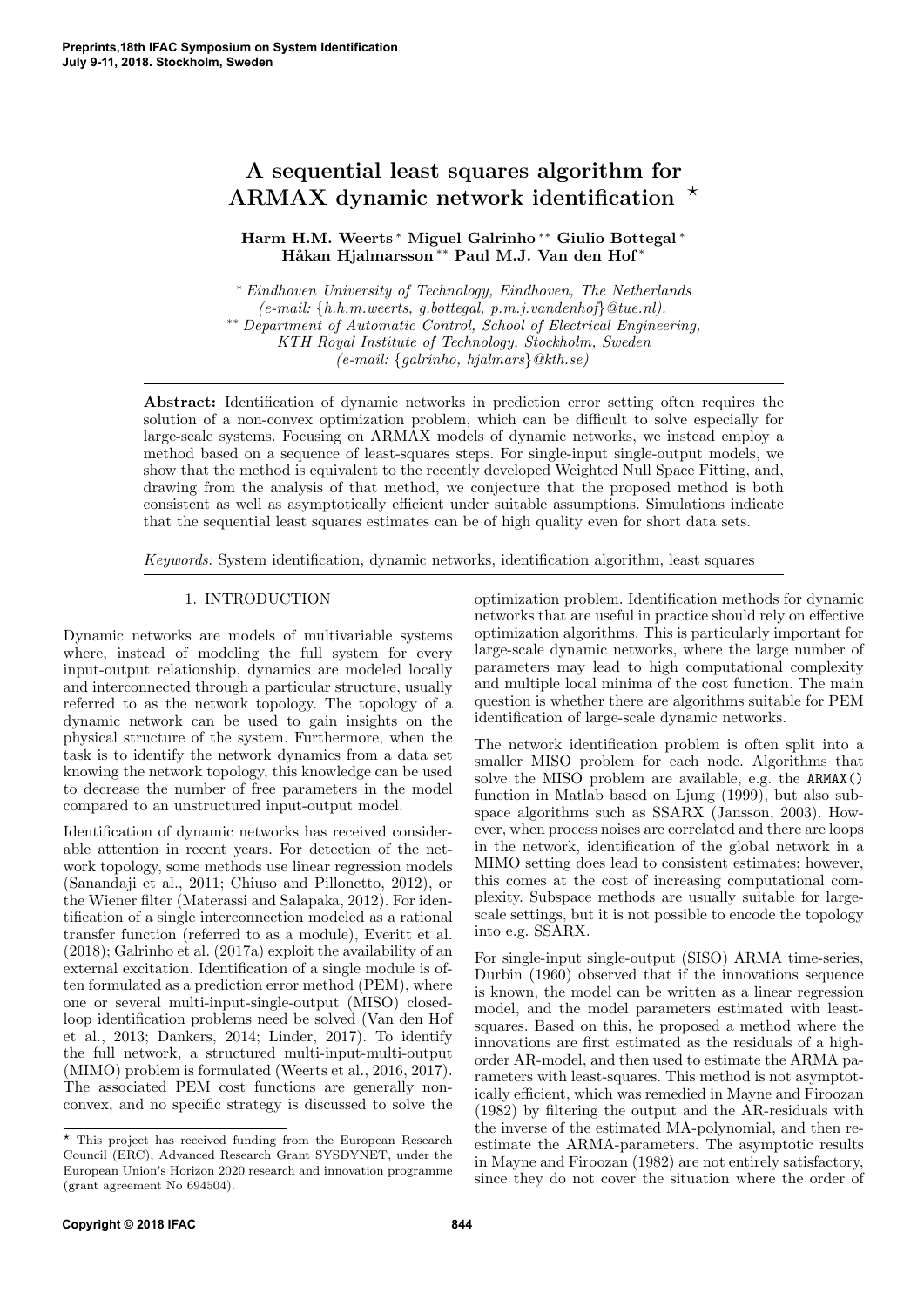the ARX model is a function of the sample size, which is addressed in Hannan and Kavalieris (1983). This type of method has become popular for vector ARMA time series (e.g., Dufour and Jouini (2014) and references therein) due to their computational and optimal statistical properties.

We propose an approach for the identification of ARMAX models in dynamic networks that belongs to that class of identification methods. This is especially important when process noises are correlated: the flexibility of the method allows to encode the network topology and capture the noise correlations. In order to illustrate the asymptotic properties, we show the close relation between the proposed method and Weighted Null Space Fitting (WNSF) of Galrinho et al. (2014), such that we can refer to the thorough asymptotic analysis in Galrinho et al. (2017b).

The paper proceeds proceeds with a network definition (Section 2), a formulation of the algorithm (Section 3), a discussion of the algorithm and its estimation properties (Section 4), and finally simulations (Section 5).

# 2. DYNAMIC NETWORK MODELS

Following the basic setup of Van den Hof et al. (2013), a dynamic network is built up out of L scalar internal variables or nodes  $w_j$ ,  $j = 1, \ldots, L$ , and L external variables  $r_i, j = 1, \dots L$ . Each internal variable is described as:

$$
w_j(t) = \sum_{l=1}^{L} G_{jl}^0(q)w_l(t) + \sum_{k=1}^{L} R_{jk}^0(q)r_k(t) + v_j(t)
$$
 (1)

where  $q^{-1}$  is the delay operator, i.e.  $q^{-1}w_j(t) = w_j(t-1);$ 

- $G_{jl}^0$  are strictly proper rational transfer functions, and single transfers  $G_{jl}^0$  are referred to as network modules;
- $r_k$  are *external variables* that can be user-manipulated, and  $R_{jk}^0$  are proper rational transfer functions;
- $v_j$  is *process noise*, where the vector process  $v =$  $[v_1 \cdots v_L]^T$  is modeled as a stationary stochastic process with rational spectral density, such that there exists a white noise process  $e := [e_1 \cdots e_L]^T$  with covariance matrix  $\Lambda^0 > 0$  such that  $v(t) = H^0(q)e(t)$ , with  $H^0(q)$  a proper rational transfer function such that  $H(\infty) = I$ .

When combining the  $L$  node signals, we arrive at the network expression  $(q \text{ and } t \text{ dropped for space limits})$ 

$$
\begin{bmatrix} w_1 \\ w_2 \\ \vdots \\ w_L \end{bmatrix} = \begin{bmatrix} 0 & G_{12}^0 & \cdots & G_{1L}^0 \\ G_{21}^0 & 0 & \cdots & \vdots \\ \vdots & \ddots & \ddots & G_{L-1}^0 \\ G_{L1}^0 & \cdots & G_{L-L-1}^0 & 0 \end{bmatrix} \begin{bmatrix} w_1 \\ w_2 \\ \vdots \\ w_L \end{bmatrix} + R^0 \begin{bmatrix} r_1 \\ r_2 \\ \vdots \\ r_L \end{bmatrix} + H^0 \begin{bmatrix} e_1 \\ e_2 \\ \vdots \\ e_L \end{bmatrix}
$$
  
This results in the matrix equation:

This results in the matrix equation:

$$
w = G^{0}w + R^{0}r + H^{0}e.
$$
 (2)  
To obtain a well-defined network model, we assume:

- $H^0(q)$  is stable and has stable inverse,
- $G^{0}(q)$  is stable and  $(I G^{0}(q))$  has stable inverse, and •  $R^{0}(q)$  is stable and a full rank matrix.

In this paper we focus on MIMO ARMAX model structures defined by parameterized rational transfer functions  $G(q, \theta) = D^{-1}(q, \theta) N_G(q, \theta), H(q, \theta) = D^{-1}(q, \theta) N_H(q, \theta),$  $R(q, \theta) = D^{-1}(q, \theta) N_R(q, \theta),$ 

where all matrices are  $L \times L$  proper polynomial matrices of order  $n_p$  and we consider parameterizations where

- $D(q, \theta)$  is diagonal and monic,
- $N_G(q, \theta)$  has zeros on the diagonal,
- $N_H(q, \theta)$  is monic.

The related model set is defined as

 $\mathcal{M} = \{M = (D(q, \theta), N_G(q, \theta), N_H(q, \theta), N_R(q, \theta)), \theta \in \Theta\}.$ It is assumed that the model structure is globally network *identifiable at*  $M(q, \theta_0)$  (Weerts et al., 2018). Network identifiability ensures that the dynamics of the network appear only once in the model set, i.e.  $M(q, \theta_0)$  is the only model in M that describes  $M(q, \theta_0)$ , which allows to distinguish the contribution of different modules in the network. This is guaranteed when at least one between  $H(q, \theta)$  and  $R(q, \theta)$  is diagonal (Weerts et al., 2018).

As D is diagonal, all transfer functions in one row of [G R H] have the same poles. With adequate model orders this model structure captures any network (2) due to polezero cancellations. There exists a  $\theta_0$  such that  $S = M(\theta_0)$ .

### 2.1 The prediction error criterion

We assume that N samples of  $w(t)$  and  $r(t)$  are collected for identification. The joint-direct method (Weerts et al., 2017) is a prediction error-based approach where all nodes are predicted jointly, such that the global network model is identified. The prediction error is defined by

$$
\varepsilon(t,\theta) := H^{-1}(q,\theta)\Big((I - G(q,\theta))w(t) - R(q,\theta)r(t)\Big).~~(3)
$$

The identification criterion is then

$$
\hat{\theta}_N = \arg\min_{\theta \in \Theta} \frac{1}{N} \sum_{t=1}^N \varepsilon^T(t, \theta) Q \varepsilon(t, \theta), \quad Q > 0, \quad (4)
$$

which leads to the model estimate  $M(\hat{\theta}_N)$ . In Weerts et al. (2017) it is shown that, under some conditions, (4) is a consistent estimate, which is a maximum likelihood estimate with variance at the Cramér-Rao lower bound.

In general, criterion (4) is a non-convex optimization problem, and the number of local minima grows with the number of modules to be estimated.

# 3. SEQUENTIAL LEAST SQUARES

In this section we introduce the developed algorithm.

3.1 Step 1: ARX fitting of network dynamics

This step serves to make an initial estimate of the dynamics, without taking the network structure into account. An ARX model structure is defined as

$$
\mathcal{M}_A = \{ M_A = (A(q, \eta), B(q, \eta)), \eta \in \beta \},
$$

where A and B are  $L \times L$  proper polynomial matrices of order  $n_A$ , and  $A(q, \eta)$  is monic. Using this ARX model a prediction error is defined as

$$
\varepsilon_A(t,\eta) = A(q,\eta)w(t) - B(q,\eta)r(t),\tag{5}
$$

and optimized with the weighted least squares criterion

$$
\hat{\eta}_N = \arg\min_{\eta \in \beta} \frac{1}{N} \sum_{t=1}^N \varepsilon_A^T(t, \eta) Q_A \varepsilon_A(t, \eta) , \quad Q_A > 0. \tag{6}
$$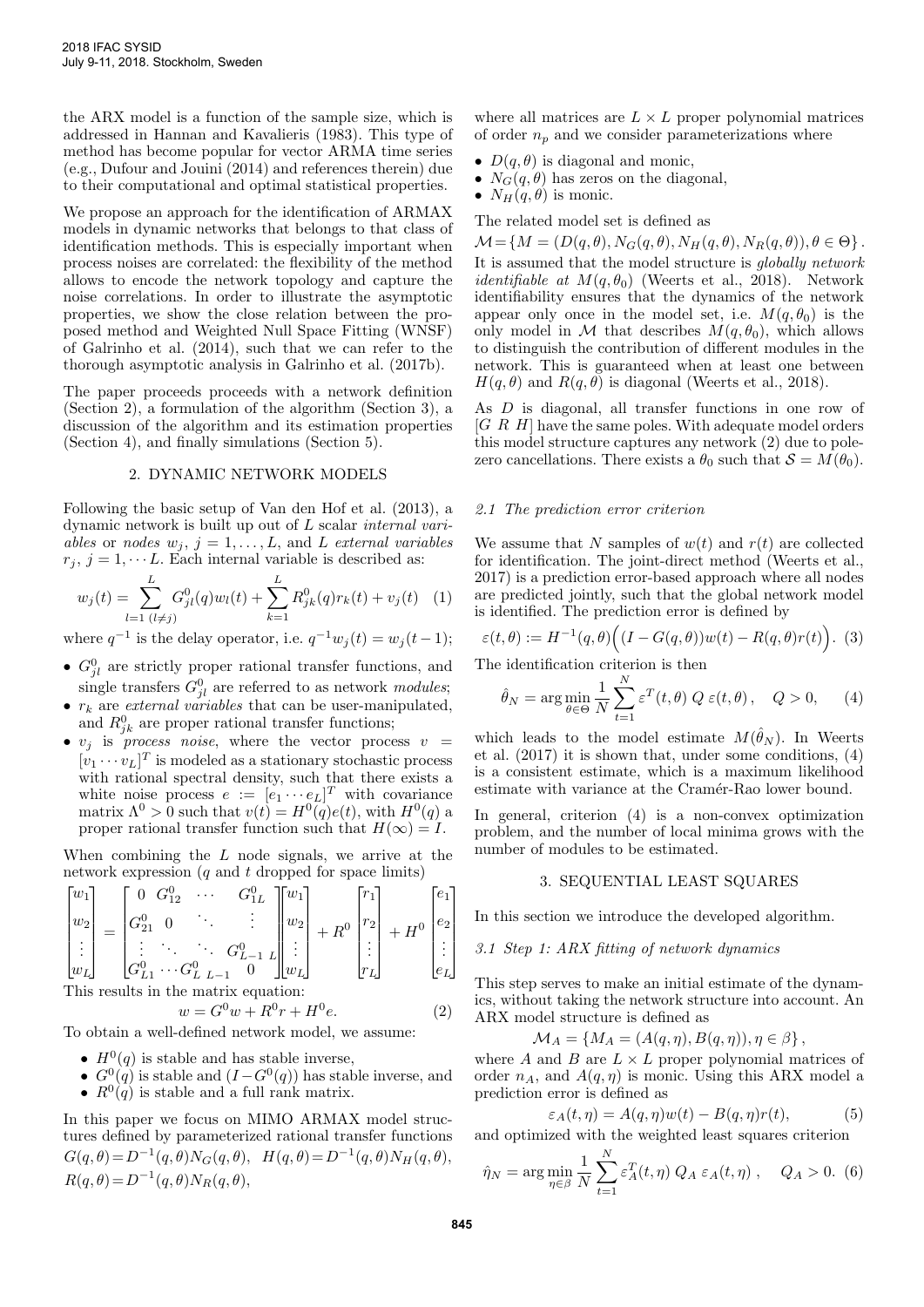This estimate has an analytical closed-form solution. When the ARX estimate is consistent, we also have reconstructed the innovation of the network as  $\hat{\varepsilon}_A(t) :=$  $\varepsilon_A(t, \hat{\eta}_N)$ . The error between the innovation and the reconstructed innovation is denoted by

$$
s(t) := e(t) - \hat{\varepsilon}_A(t) \tag{7}
$$

and will be used in the later steps of the algorithm.

# 3.2 Step 2: Reconstructed innovation as input

From  $(7)$ , we notice that the innovation  $e(t)$  can be written as a sum of a known signal  $\hat{\epsilon}_A(t)$  and an unknown signal  $s(t)$ . Substituting this into (2) yields

$$
w = G^{0}w + R^{0}r + H^{0}\hat{\varepsilon}_{A} + H^{0}s.
$$
 (8)

Since  $\hat{\varepsilon}_A(t)$  is known, it acts as an input in the above network formulation, while s acts as the "new innovation". Note that  $s(t)$  becomes smaller when the innovation is estimated better, and if the innovation was recovered exactly, then the above network essentially would be noisefree. When using that  $G(q)$ ,  $H(q)$ ,  $R(q)$  share the common denominator  $D(q)$ , the related prediction error is

$$
\varepsilon_s(t,\theta) = N_H^{-1}(q,\theta)L_2(t,\theta),\tag{9}
$$

with

$$
L_2(t, \theta) = (D(q, \theta) - N_G(q, \theta))w(t)
$$
  
- N<sub>R</sub>(q, \theta)r(t) - N<sub>H</sub>(q, \theta) \varepsilon\_A(t, \hat{\eta}\_N). (10)

Note that  $D$  is diagonal and  $N_G$  is 0 on the diagonal, so that their parameterizations do not mix. The estimated innovation  $\hat{\varepsilon}_A$  acts as an additional input, parameterized with the same parameters as the noise model. The new prediction error  $\varepsilon_s$  is non-linear in the parameters, similarly to  $\varepsilon$ . However, we note that  $L_2$  is linear in the parameters, and contains the numerator of the noise model  $N_H$ . Then, instead of optimizing  $\varepsilon_s$ , we solve

$$
\hat{\theta}_N^{[2]} = \arg\min_{\theta \in \Theta} \frac{1}{N} \sum_{t=1}^N L_2^T(t, \theta) Q L_2(t, \theta) \quad , Q > 0, \quad (11)
$$

which has a closed-form solution in  $\theta$ . With this criterion we obtain an estimate of all the polynomials. In particular, we also obtain an estimate of  $N_H^{-1}$ , which we use in the next step of the algorithm. For SISO ARMA models,  $(11)$ corresponds to Durbin's first method (Durbin, 1960).

#### 3.3 Step 3: Improve approximation

Using the estimate of  $N_H$  from step 2, we can construct a new criterion to refine the parameter estimates. We define a new approximation of  $\varepsilon_s(t, \theta)$ , where the parameterized term  $N_H^{-1}(q, \theta)$  is replaced with an estimate. This can be done for one step, or optionally in an iterative procedure as follows: For  $k \geq 3$  use:

$$
L_k(t,\theta) := N_H^{-1}(q,\hat{\theta}_N^{[k-1]}) L_{k-1}(t,\theta).
$$
 (12)

Then we can define criterion

$$
\hat{\theta}_N^{[k]} = \arg\min_{\theta \in \Theta} \frac{1}{N} \sum_{t=1}^N L_k^T(t, \theta) Q L_k(t, \theta).
$$
 (13)

The algorithm can be summarized as follows.

Algorithm 1. 1) Choose an ARX model set  $\mathcal{M}_A$  with model order  $n_A$ , and a parametric network model set  $M$  with model order n.

- 2) Solve the multivariable linear regression problem (6) with  $w$  as the output and  $r$  as the input, while using model set  $\mathcal{M}_A$ .
- 3) Compute  $\hat{\varepsilon}_A = A(\hat{\eta}_N)w B(\hat{\eta}_N)r$ .
- 4) Solve the linear regression problem  $(11)$  where w are the nodes and r and  $\hat{\varepsilon}_A$  are the inputs, while using network model set M.
- 5) Set  $k=3$
- 6) Invert  $N_H(q, \hat{\theta}_N^{k-1})$  to obtain pre-filter  $N_H^{-1}(q, \hat{\theta}_N^{k-1})$ .
- 7) Solve the linear regression problem (13) where the error of step 4) is pre-filtered with  $N_H^{-1}(q, \hat{\theta}_N^{k-1})$ , while using network model set M.
- 8) If not converged, increase k by 1, and return to 6).  $\Box$

## 4. ANALYSIS AND DISCUSSION

# 4.1 Relation to standard ARMAX models

A standard MIMO ARMAX model of the form

$$
\mathcal{A}(q,\theta)w(t) = \mathcal{B}(q,\theta)r(t) + \mathcal{C}(q,\theta)e(t) \tag{14}
$$

can be used to model the dynamics. This ARMAX model is related to the network model through

$$
\mathcal{A} = D - N_G, \quad \mathcal{B} = N_R, \quad \mathcal{C} = N_H. \tag{15}
$$

Network ARMAX models can be estimated using standard ARMAX algorithms if the topology can be encoded. In general, this cannot be done with the ARMAX function in MATLAB, which is restricted to a diagonal C matrix.

#### 4.2 Connection to WNSF

Although they have been independently derived, in this section we analyze equivalence between Algorithm 1 and WNSF. We now review the basic ideas of WNSF, and refer the reader to Galrinho et al. (2014) for more details.

The first step of WNSF is to estimate a non-parametric ARX model. Then, the parametric model is obtained by equating it to the non-parametric model, using weighted least squares. For example, ARMAX model (14) and the non-parametric ARX model polynomials are related by

$$
\begin{cases}\n\mathcal{C}(q,\theta)A(q,\eta) - \mathcal{A}(q,\theta) = 0 \\
\mathcal{C}(q,\theta)B(q,\eta) - \mathcal{B}(q,\theta) = 0\n\end{cases}.
$$
\n(16)

Because (16) is linear in  $\theta$ , we can solve for  $\theta$  using (weighted) least squares when  $\eta$  is replaced by the available estimate  $\hat{\eta}_N$ . To do this we write (16) in vector form

$$
\hat{\eta}_N - Q(\hat{\eta}_N)\theta =: \varepsilon_\eta(\hat{\eta}_N, \theta), \tag{17}
$$

where  $Q(\hat{\eta}_N)$  is a block-Toeplitz matrix. These residuals can be used to determine which weighting to use in the weighted least-squares solution. It can be shown that

$$
\varepsilon_{\eta}(\hat{\eta}_N,\theta) \sim As\mathcal{N}\big(0,T_C(\theta)PT_C^{\top}(\theta)\big). \tag{18}
$$

where N is the Gaussian distribution,  $T_C(\theta)$  is a block-Toeplitz matrix function of the parameters in  $\mathcal{C}(q, \theta)$ , and P is the covariance matrix of the non-parametric leastsquares estimate, which can be estimated from data. Then, the optimal weighting to minimize (17) is the inverse of the covariance of the residuals:  $W(\theta) = [T_C(\theta)PT_C^{\top}(\theta)]^{-1}$ . Because the weighting depends on  $\theta$ , we replace it by an estimate, leading to the iterative procedure

$$
\hat{\theta}_N^{[k]} = \arg\min \frac{1}{N} \left( \hat{\eta}_N - Q(\hat{\eta}_N)\theta \right)^{\top} W(\hat{\theta}_N^{[k-1]}) \left( \hat{\eta}_N - Q(\hat{\eta}_N)\theta \right),\tag{19}
$$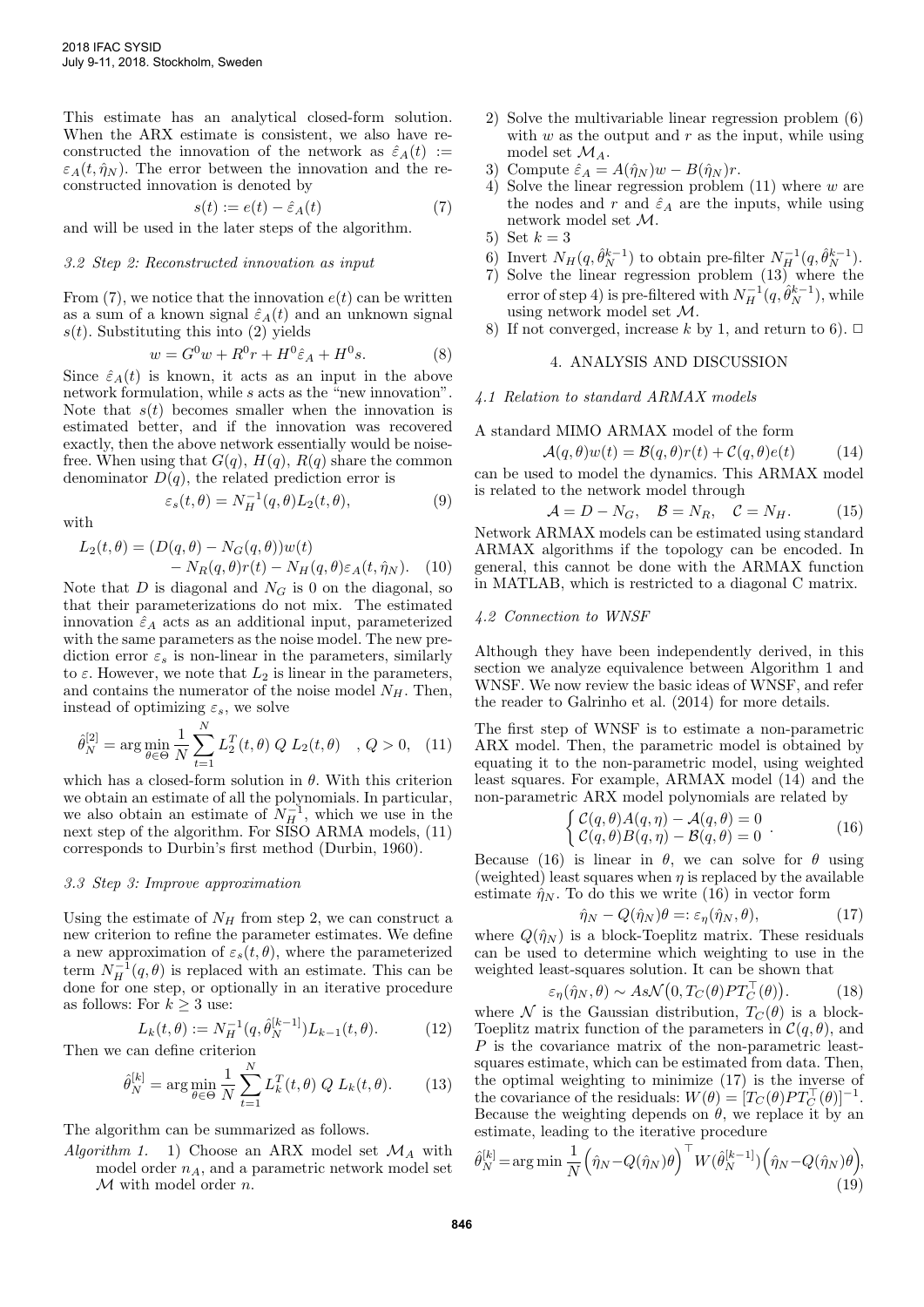Initializing the algorithm can be done, for example, with  $W(\hat{\theta}_N^{[0]}) = I$  (the first step is least squares) or with  $W(\hat{\theta}_N^{[0]}) = P$  (the first step is with  $\hat{\theta}_N^{[0]} = 0$ ). Any choice of invertible initialization weighting matrix will provide a consistent estimate  $\theta_N^{[1]}$ . Then, the estimate  $\theta_N^{[2]}$ N is asymptotically efficient.

A formal proof of equivalence between the methods for a general MIMO ARMAX case is notationally heavy and space consuming; thus, we will not reproduce it here. Instead, we will in this exposition use the SISO case to provide the intuition on why the methods are equivalent. Without loss of generality, we assume the polynomials in  $(14)$  are all of order n and there is one delay. The following notation will be used: let  $x$  be a  $p$ -dimensional column vector; then,  $\mathcal{T}_{n \times m}\lbrace x \rbrace$   $(n \geq p, n \geq m)$  is the  $n \times m$ Toeplitz matrix with first column  $[x^{\top} \ 0_{1 \times n-p}]^{\top}$  and first row  $[x_1 \ 0_{1 \times m-1}]$ , where  $x_1$  is the first element of x.

We start by defining the matrices in (17) and (18) used by WNSF in the SISO ARMAX case (we refer to Galrinho et al. (2017b) for more details), for which we have

$$
\eta = \begin{bmatrix} a_1^{\eta} & \dots & a_{n_A}^{\eta} & b_1^{\eta} & \dots & b_{n_A}^{\eta} \end{bmatrix}^{\top}, \n\theta = \begin{bmatrix} a_1^{\theta} & \dots & a_n^{\theta} & b_1^{\theta} & \dots & b_n^{\theta} & c_1^{\theta} & \dots & c_n^{\theta} \end{bmatrix}^{\top}, \nQ(\eta) = \begin{bmatrix} \tau_{n_A \times n}(1) & 0 & \tau_{n_A \times n}(\bar{\eta}_{(a)}) \\ 0 & \tau_{n_A \times n}(1) & \tau_{n_A \times n}(\bar{\eta}_{(b)}) \end{bmatrix},
$$
\n
$$
T_C(\theta) = \begin{bmatrix} \tau_{n_A \times n_A}(\bar{\theta}_{(c)}) & 0 \\ 0 & \tau_{n_A \times n_A}(\bar{\theta}_{(c)}) \end{bmatrix},
$$
\n(20)

where  $a_k^{\eta}$  is the coefficient of  $q^{-k}$  in  $A(q, \eta)$ , and analogously for the coefficients of the other polynomials; also,  $\overline{\eta}_{(a)} = [1 \ a_1^{\eta} \ \ldots \ a_{n_A-1}^{\eta}]^{\top}, \ \overline{\eta}_{(b)} = [1 \ b_1^{\eta} \ \ldots \ b_{n_A-1}^{\eta}]^{\top}, \text{ and}$  $\bar{\theta}_{(c)} = [1 \ c_1^{\theta} \ \dots \ c_n^{\theta}]^{\dagger}$ . For the non-parametric covariance, we take  $P \propto (\Phi^{\top} \Phi)^{-1}$  (for SISO, a scaled version of the covariance suffices), where  $\Phi = [-\Phi_y \ \Phi_u]$  with

$$
\Phi_y = \tau_{N \times n_A}([u(1) \dots u(N)]^{\top}), \n\Phi_u = \tau_{N \times n_A}([y(1) \dots y(N)]^{\top}).
$$
\n(21)

In (21) we assumed zero initial conditions, but it does not have to be the case (this is discussed in Section 5). With these definitions, we may write the WNSF estimate as

$$
\hat{\theta}_N^{[k]} = \arg\min \frac{1}{N} \mathcal{L}(\hat{\eta}_N, \hat{\theta}_N^{[k-1]}; \theta)^\top \mathcal{L}(\hat{\eta}_N, \hat{\theta}_N^{[k-1]}; \theta), \quad (22)
$$

where

$$
\mathcal{L}(\hat{\eta}_N, \hat{\theta}_N^{[k-1]}; \theta) = \Phi T_C^{-1}(\hat{\theta}_N^{[k-1]}) \Big( \hat{\eta}_N - Q(\hat{\eta}_N)\theta \Big). \tag{23}
$$

To observe equivalence between the methods, we must write  $(22)$  in a form similar to  $(13)$  (i.e., using filters). Indeed, the Toeplitz structure of the matrices in (23) provides a filtering interpretation. Consider, for example, the term  $\Phi T_C^{-1}(\hat{\theta}_N^{[k-1]})\hat{\eta}_N$ : it corresponds to filtering the data in  $\Phi$  (i.e., the inputs and outputs) by the product of the inverse of  $C(q, \hat{\theta}_N^{[k-1]})$  with the non-parametric estimates  $\hat{\eta}_N$  of the ARX model polynomials. However, because the matrices have dimension  $n_A$ , the filters are truncated to  $n_A$  coefficients. This difference was treated by Galrinho (2016) for OE models, and it is negligible in practice for a reasonably large  $n_A$ . In the ARMAX case, it is analogous: the  $t^{\text{th}}$  element of  $\Phi T_C^{-1}(\hat{\theta}_N^{[k-1]}) \hat{\eta}_N$  can be written as

$$
[\Phi T_C^{-1}(\hat{\theta}_N^{[k-1]})\hat{\eta}_N]_t = \sum_{k=1}^{n_A} \beta_k q^{-k} u(t) - \sum_{k=1}^{n_A} \alpha_k q^{-k} y(t), \tag{24}
$$

where

$$
\sum_{k=1}^{\infty} \alpha_k q^{-k} := \frac{A(q, \hat{\eta}_N) - 1}{\mathcal{C}(q, \hat{\theta}_N^{[k-1]})}, \quad \sum_{k=1}^{\infty} \beta_k q^{-k} := \frac{B(q, \hat{\eta}_N)}{\mathcal{C}(q, \hat{\theta}_N^{[k-1]})}.
$$
\n(25)

Because  $A(q, \hat{\eta}_N)$  and  $B(q, \hat{\eta}_N)$  are already of order  $n_A$ , the main effect of truncating the filters (25) according to (24) is that we truncate the tail of the impulse response of  $1/C(q, \hat{\theta}_N^{[k-1]})$ . This has a negligible effect for  $n_A$  large enough. Hence, we may write approximately

$$
[\Phi T_C^{-1}(\hat{\theta}_N^{[k-1]})\hat{\eta}_N]_t \approx \frac{B(q,\hat{\eta}_N)}{\mathcal{C}(q,\hat{\theta}_N^{[k-1]})}u(t) - \frac{A(q,\hat{\eta}_N) - 1}{\mathcal{C}(q,\hat{\theta}_N^{[k-1]})}y(t).
$$
\n(26)

Using a similar approach for the remaining term in (22), given by  $\Phi T_C^{-1}(\hat{\theta}_N^{[k-1]}) Q(\hat{\eta}_N) \theta$ , we have that the WNSF estimate (19) can be approximately written as

$$
\hat{\theta}_N^{[k]} \approx \arg\min \frac{1}{N} \sum_{t=1}^N \left( C^{-1}(q, \hat{\theta}_N^{[k-1]}) \left\{ [B(q, \hat{\eta}_N) \ C(q, \theta) -\mathcal{B}(q, \theta)] u_t - [\mathcal{A}(q, \theta) - A(q, \hat{\eta}_N) \mathcal{C}(q, \theta)] y_t \right\}^2, \quad (27)
$$

with the approximation error diminishing for larger  $n_A$ . Using  $(5)$ ,  $(10)$ , and  $(12)$ ,  $(13)$  can be written in the same form as (27), which shows the equivalence of the methods.

Equivalence of the methods has two implications. Algorithm 1 is an alternative interpretation of WNSF. And then in the SISO case, Step 2 of SLS is a consistent estimate, and Step 3 is an asymptotically efficient estimate.

#### 4.3 Asymptotic properties

Although informal, the following argument provides an intuition for consistency of Algorithm 1 in MIMO setting. When the ARX estimate is consistent, then the prediction error converges to the innovation, i.e.  $\varepsilon_A(t, \hat{\eta}_N) \rightarrow e(t)$ . The estimated innovation sequence is used as a known input in the ARMAX estimation step (11), and the  $s(t)$ acts as the "new innovation". We can investigate whether  $\theta_0$  is a minimum of (11). When substituting the true network into  $L_2$ , we obtain the expression

$$
L_2(t,\theta) = \left(X(\theta)N_R(\theta_0) - N_R(\theta)\right)r(t) \cdot \left(28\right) \cdot \left(28\right) \cdot \left(28\right) \cdot \left(28\right) \cdot \left(28\right)
$$

driven only by external signals, with

$$
X(\theta) = (D(\theta) - N_G(\theta))(D(\theta_0) - N_G(\theta_0))^{-1}.
$$
 (29)

We can see that for  $\theta = \theta_0$  the  $X = 1$  and then the first 2 terms of (28) are 0, and so  $L_2(t, \theta_0) = N_H(\theta_0)s(t)$ . Due to consistency of the ARX estimate,

$$
s(t) = e(t) - \varepsilon_A(t, \hat{\eta}_N) \to 0,
$$
\n(30)

which implies that  $L_2(t, \theta_0) \to 0$ . Then, the cost function of (11) is 0 and minimized by  $\theta_0$ .

Given that the proposed algorithm is asymptotically the same as WNSF, consistency and asymptotic efficiency follow from extending the results by Galrinho et al. (2017b) to MIMO ARMAX models. Doing this extension in detail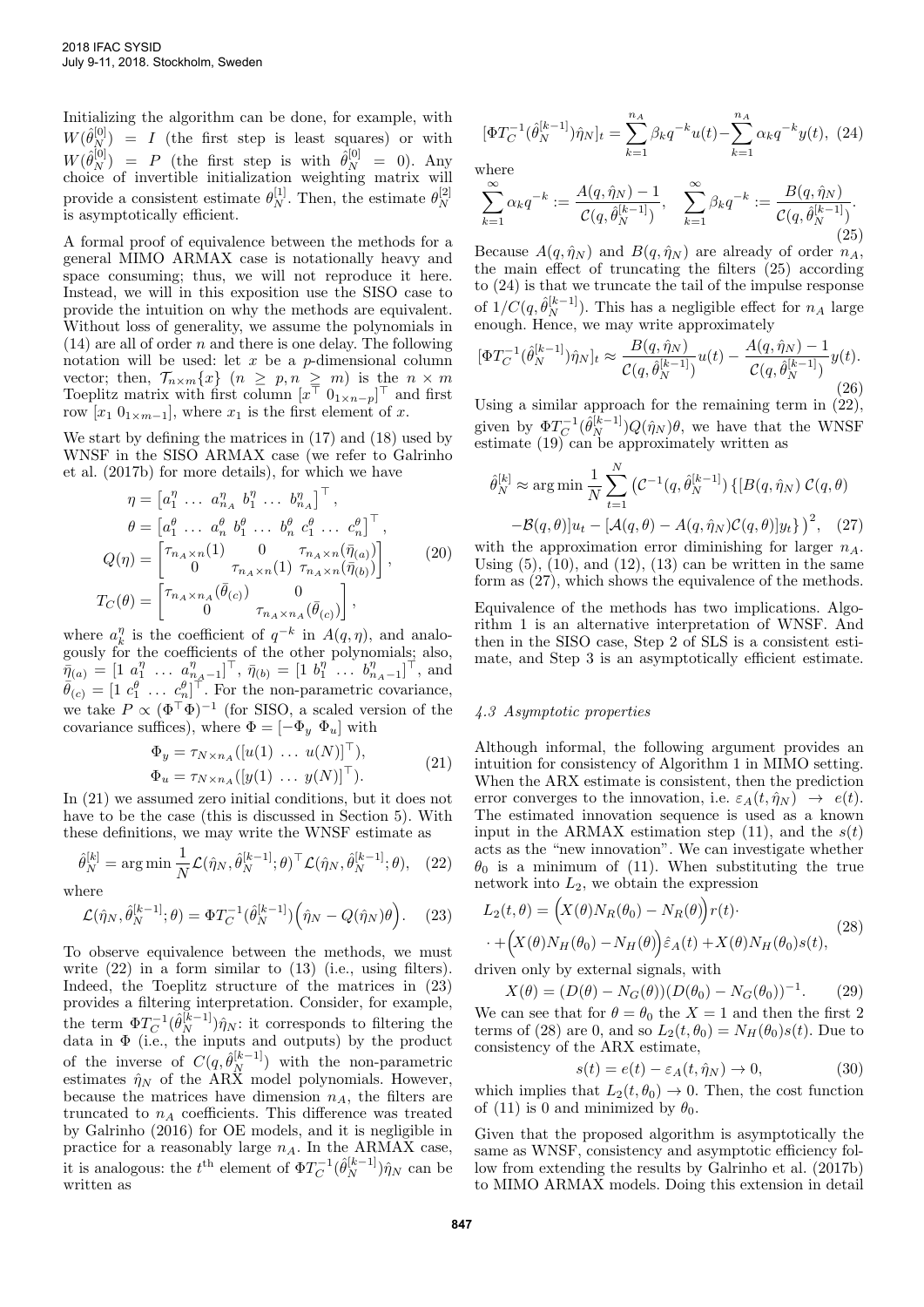would be notationally heavy, but it is easy to understand that the results therein still apply in the MIMO case. The challenge in proving consistency and asymptotic efficiency is to keep track of the bias and variance errors in the non-parametric model. It is possible that  $n_A$  must tend to infinity to obtain unbiased estimates: for that, we make  $n_A$  a function of sample size N, as suggested by Ljung and Wahlberg (1992). Assuming standard identifiability conditions for MIMO systems (Ljung, 1999), the key step in extending the proof of Galrinho et al. (2017b) is to guarantee that the difference between the noisy weighted regression matrices and the true ones converge in some norm. In the MIMO case, these matrices will be larger, but their dimensional increase still satisfies the same rates. Thus, assuming standard rates of increase of  $n(N)$  (Ljung and Wahlberg, 1992) $-n(N)^{4+\delta}/N \to 0$  ( $\delta > 0$ ) suffices for all theoretical results—the method is consistent and asymptotically efficient.

# 5. IMPLEMENTATION ISSUES AND SIMULATIONS

# 5.1 Selecting the ARX-order and the number of iterations

The quality of the estimated parameters may be influenced by the order of the ARX model. Since it is known that PEM is asymptotically efficient, one possibility is to choose the ARX order which minimizes (4) (Galrinho et al., 2017b). The same criterion can be used to select the number of iterations. If some combinations of ARX order and iteration lead to unstable models for particular data sets, these unstable models will not be selected.

# 5.2 Transient estimation

With the ARX-model being of high order, the handling of transient effects becomes important for short data records. Estimating the transient can then improve the model quality since the transient contains information regarding the poles of the network. We will not go into details here on how this can be done but refer to Galrinho et al. (2015).

## 5.3 A SISO model

Asymptotic and iterative properties will be shown by estimating  $G_{32}$  in the network depicted in Fig. 1 for  $L = 3$ . The network consists of 3 nodes with these dynamics

$$
G_{32} = \frac{q^{-1} + 0.5q^{-2}}{1 - 0.5q^{-1} + 0.2q^{-2}},
$$
  
\n
$$
G_{21} = \frac{0.4q^{-1} - 0.2q^{-2}}{1 + 0.4q^{-1} - 0.5q^{-2}},
$$
  
\n
$$
H_{33} = \frac{1 - 0.6q^{-1}}{1 - 0.85q^{-1}},
$$
  
\n
$$
H_{22} = \frac{1 - 0.3q^{-1}}{1 - 0.9q^{-1}},
$$
  
\n
$$
G_{13} = \frac{0.8q^{-1}}{1 - 0.3q^{-1}},
$$
  
\n
$$
G_{12} = \frac{-0.7q^{-1}}{1 - 0.7q^{-1}},
$$
  
\n
$$
H_{11} = \frac{1 + 0.5q^{-1}}{1 - 0.7q^{-1}}.
$$

The Gaussian white noises driving the network are uncorrelated and of equal power. Since  $H$  is diagonal, the jointdirect method consists of three separate MISO problems that can individually be solved. A third order ARMAX model is estimated for node 3. Mean squared error of the impulse response is used as the performance measure.

Simulations with varying number of samples N are performed over 100 Monte-Carlo runs, for the sufficiently high ARX order  $n_A = 35$ . For each different data length N, 100 Monte-Carlo runs are performed, and the MSE of



Fig. 1. An L node network used for simulations.

module  $G_{32}(\hat{\theta}_N)$  is averaged over the runs. Fig. 2 shows the resulting average MSE per data length N for the 2nd, 3rd and 10th iteration of Algorithm 1, and for the joint-direct estimate (4) computed by the Matlab algorithm armax() using the true system as initialization.



Fig. 2. Average MSE over 100 Monte-Carlo runs plotted against data length N. Blue: Step 2, Red: Step 3, Yellow: 10-th iteration, and Purple: the direct method.

For small number of data  $N$ , Algorithm 1 has a slightly higher MSE than PEM. Increasing N leads to improved models for each step of the algorithm. Around  $N = 3 \cdot 10^4$ , step 3 has the same MSE as PEM, and around  $N = 6 \cdot 10^3$ the 10-th iteration has the same MSE as PEM. The point of these simulations is to show that this algorithm with explicit solution is a close approximation of the non-convex optimization problem (4), even for small data sets.

The WNSF algorithm, with weight  $W(\hat{\theta}_N^{[0]}) = P$  in the second step, was tested on the same data, resulting in a plot indistinguishable from Fig. 2, which would be redundant to include.

#### 5.4 A 5 node network

In order to show that the algorithm is competitive in a multi-input setting we include an estimation of the network in Fig. 1 for  $L = 5$  with randomly generated dynamics. Module  $G_{12}$  is estimated in a 4-input-1-output setting using samples  $N = 1000$  samples. Per Monte-Carlo run, the modules are randomly generated with restrictions:

- Modules are randomly generated by drss() and of 2nd order, with  $|G(z)| < 0.9$  and and  $||G(z)||_{\mathcal{H}_2} = 0.5$ .
- The closed-loop transfer  $T$  and the predictor filters  $W$ satisfy  $|T(z)| < 0.95$  and  $|W(z)| < 0.95$  respectively.

Process noises are colored,  $H_i$  is first order, and all driving white noises are uncorrelated with equal power. A network ARMAX model of order 9 is able to exactly model the network. Models are estimated with these algorithms:

- Algorithm 1 with order and iteration selection as specified in Section 5.1.
- The SSARX subspace identification algorithm implemented in Matlab as part of the n4sid() function.